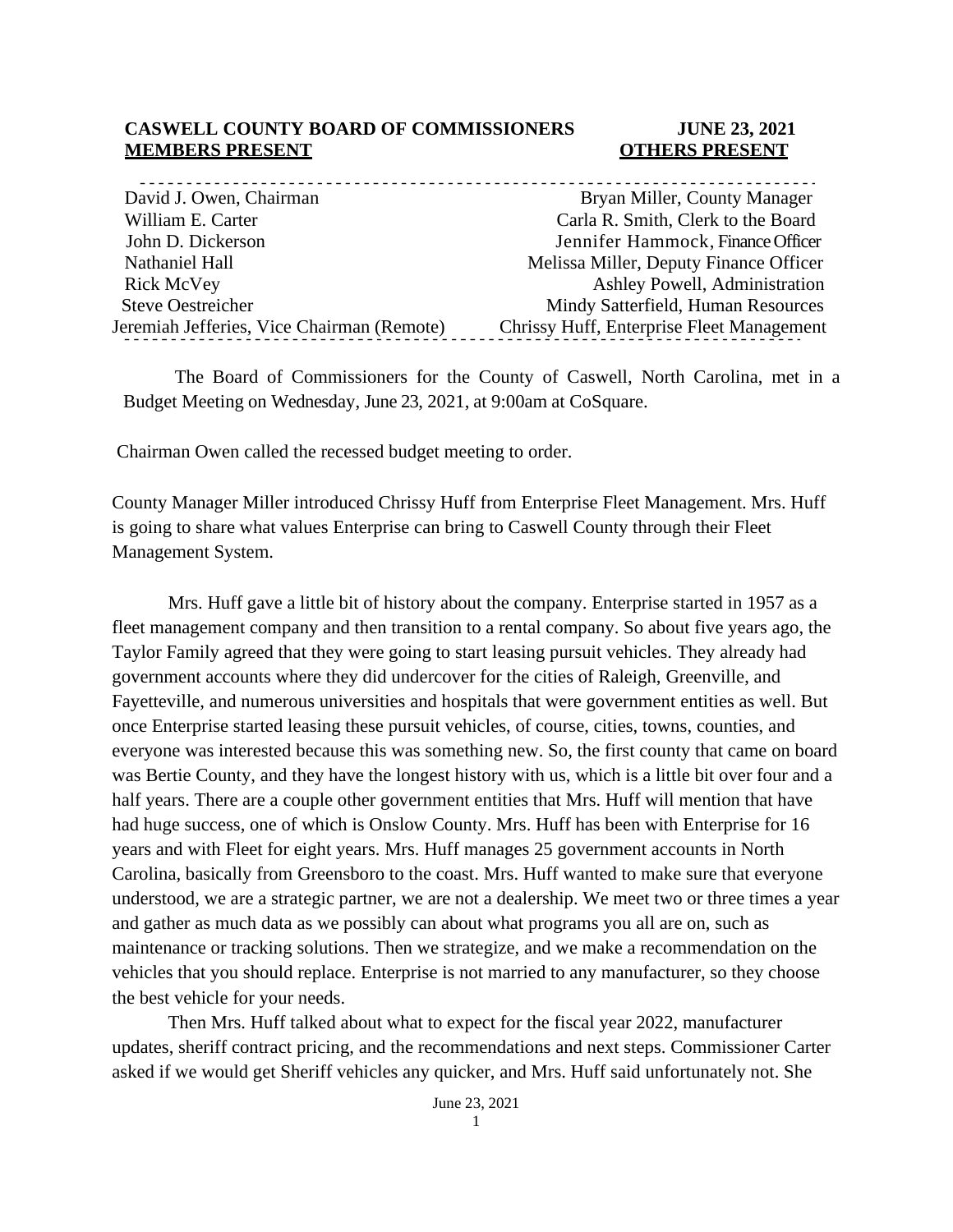will talk about that later. The used car market is good now, and Caswell County is getting the best rate, which is the state contract pricing. Enterprise partners with Wex, and so does Caswell County. The advantage to partnering with Wex through Enterprise is it allows them to see our data and be able to create a total cost of ownership for the county. When considering replacing vehicles, you need to look at which vehicle is costing you the most to operate not necessarily the one with the highest mileage. If you take a vehicle to the shop and the cost of the repair is the value of the vehicle, Enterprise will make recommendations that will save you money, if you are on their maintenance plan. Vehicle resale is going to be the biggest win for Caswell County by far. The resale market is extremely high because you can't find newer vehicles now. Enterprise also handles the aftermarket for you, and you don't pay anything until the vehicle is delivered to you. The more services we have with Enterprise the better the recommendations will be because they have more data. Enterprise values customer service and Mrs. Huff wants to be available to assist Caswell County. As far as delivery, there is a shortage on vehicles, drivers, and a delay in the processes to get a vehicle. Mrs. Huff is expecting incentives to go down next year because the demand is high, and manufacturers don't have to be as friendly with the incentives. General Motors was expecting to start taking orders July  $1<sup>st</sup>$ , but it has moved back to August  $12<sup>th</sup>$ . Things are continually changing. In the Caswell fleet profile, Mrs. Huff found that we have vehicles that are 10 years or older that need to be traded in because the safety features have changed. If the vehicles are underutilized, Caswell County should sell them to get the value and don't replace the vehicle. The resale of county vehicles is different from that of the Sheriff's vehicles. When looking at replacing Sheriff vehicles you have to look at the cost of the upfit, the value of the vehicle and mileage. The Durango and Tahoe hold their value better than the Charger. Mrs. Huff said if you resell vehicles a few years earlier you will get more cash value and decrease your maintenance expenses. Mrs. Huff said this data does include the county vehicles and the Sheriff vehicles. If we add other services, Enterprise will be able to collect more data on the vehicles we use. The maintenance plan is \$5 a month per vehicle to be on the program. When a vehicle goes to the shop, you let them know you are on the Enterprise maintenance program, and Enterprise will handle everything else. The dealer will make sure the repair is needed and that the charges are within reason. There are certified shops in the area, and shops Caswell County commonly use can get on the program if they are not already on the program. Once on the program the repair shop can become a preferred shop and will be paid within 24-48 hours. The maintenance program will help to establish an effective vehicle life cycle. Enterprise has a program to help with claims for other services. The program will help with claims around our \$1,000 deductible. This service will cost you \$125 to manage the claim, but this is only a cost if you use the service. Enterprise will help you establish an effective vehicle lifecycle and identify the best time to replace a vehicle. Caswell County has equity in our vehicles and trading these vehicles now can maximize our equity. This can reduce the payment on newer vehicles. Mrs. Huff recommended replacing 12 pickup trucks. The used car market is expected to trend down next year. In the nonlease fleet, Caswell has the Ford Focuses that have some value and some trucks that have equity.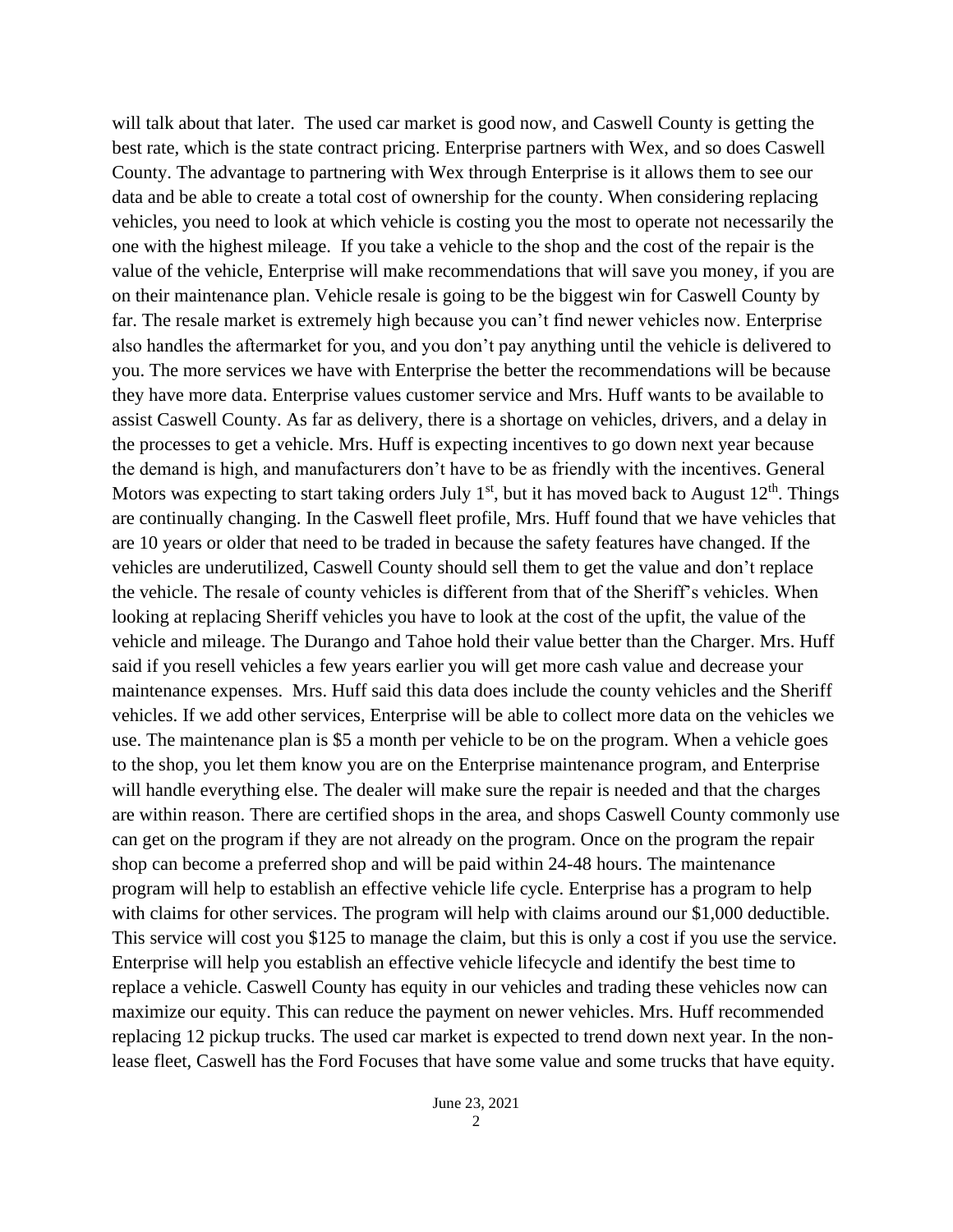Caswell will save around \$200 on our payments because of the equity in our vehicles. The upfit cost may mean it wouldn't make sense to trade all vehicles. Mrs. Huff recommended getting the fleet list with milage completed, formulating a replacement plan for vehicles 10 years or older, and scheduling a meeting for the upcoming year. Enterprise will sell vehicles for us, but there is a \$395 cost for this service. Commissioner Oestreicher asked if the program will help identify drivers who have more repair costs, and Mrs. Huff said it will be able to track how often maintenance is needed on vehicles based on the drivers. Chairman Owen asked what the minimum recommendation would be. Mrs. Huff said to replace the 12 trucks, sell the 8 Ford Focus, and do the maintenance program. Enterprise cannot sell vehicles that have an open recall on them. Commissioner Oestreicher asked who Enterprise's biggest competitor is. Mrs. Huff said there is another company that leases pursuit vehicles. Mrs. Huff said Sourcewell will bid everything for us, but Caswell County ids not currently using this company. Chairman Owen said we need to consider the minimum recommendations.

## **RECESS:**

The Board took a 10 minute recess and returned at 10:30 am.

Chairman Owen said next, we will hear from Mayor Alvin Foster about the Internet expansion for the Town of Yanceyville.

While the Board waited for Mayor Foster to join the meeting, they reviewed other items on the Department Request for the Fiscal year 2021-2022 Budget.

Commissioner Carter made a **motion** to give the Horticulture Club \$6,000 for landscaping and was seconded by Commissioner McVey. The motion **carried unanimously**.

Commissioner Carter made a **motion** to cut the \$87,000 from the manager's recommendation and give the schools what they received last year, and Commissioner Dickerson seconded the motion. The motion **carried unanimously**.

Commissioner Dickerson made a **motion** that the Capital Outlay funds be earmarked to pay on the new high school. Commissioner Hall seconded the motion. Commissioner Hall said we can't earmark the funds if they are appropriated to the school system, but we could hold the funds to pay the debt. This matter was discussed, and County Manager Miller said the school debt is the County's project. Article 40 and 42 funds do help pay down the debt over time. We are statutorily obligated to provide the schools with Capital Funds. If the school capital is held, then we can go to court. Commissioner Dickerson's motion contradicted the first motion by Commissioner Carter, and the motion was tabled.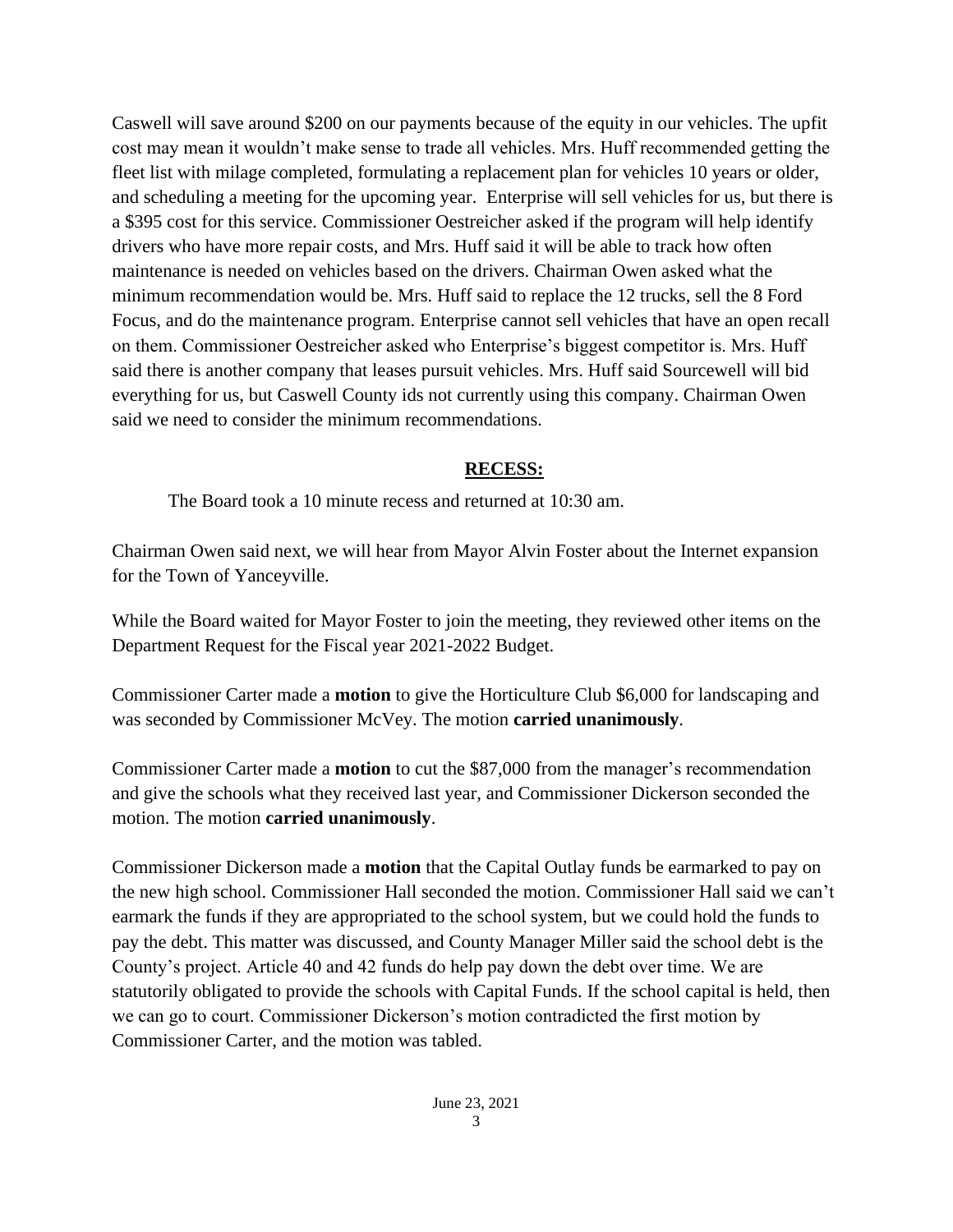Mayor Foster said the Town of Yanceyville is hoping to build a backbone in Yanceyville with the Wi-Fi project. The Town of Yanceyville is asking for funding to expand the Wi-fi. The first phase of the project will cover Old Farms Apartments and the back side of Church Street. The second phase will include Meadowview Apartments and the third phase will include Sunvale Apartments. The goal of this project is to cover the areas of low-income Section 8 housing and apartment complexes to assist with the internet needs for school aged children in this area. Mayor Foster said he will provide maps once they are approved by Duke Power. Commissioner Oestreicher asked about the reliability of the internet service. Mayor Foster said this Wi-Fi will be fiber optic. The monthly fee will be paid to Brooks Network, but the financial needs are to purchase the materials for the Wi-Fi backbone.

Chairman Owen then returned to the Public School request. The motion by Commissioner Carter was to give the schools \$3,120,000. Commissioner Dickerson made a **motion** to earmark the capital funds for the new high school and seconded by Commissioner Hall. The **motion failed** 2- 5. Commissioners Jefferies, Carter, McVey, Oestreicher and Owen voted against the motion.

Then the Commissioners move to the Town of Yanceyville's internet expansion request from American Rescue Plan funds. Commissioner Oestreicher said the Wi-Fi is targeted at the lowincome and Section 8 housing areas, and it improves the quality and reliability of the Wi-Fi in the town. Commissioner Oestreicher made a **motion** approve the \$110,000 for the internet expansion and seconded by Commissioner Carter. The motion **carried unanimously**.

Cleaning at CoSquare, Gunn Memorial Library, the Senior Center, Department of Social Services will be 3 days a week. Cleaning at the Health Department will be 5 days a week. The cost is \$120,000 but that is \$35,000 less than hiring employees to do the cleaning. The cleaning could start as soon as the budget is approved. This will alleviate some of the burden on the janitorial side of the maintenance crew. Commissioner Carter made a **motion** that we contract out the cleaning as recommended by the County Manager and Commissioner McVey seconded the motion. The motion **carried unanimously**.

Then the County Manager shared information on contracting out the mowing for the county. It is more efficient for the county to do the mowing themselves.

Chairman Owen moved on to the Assistant County Manager position. The request is to pay for this position out of American Rescue Plan funds. These funds will cover 3 years so this position will not be any obligation to the County. The Assistant County Manager would be able to focus on the Opioid litigations and reduce the workload on the County Manager. \$65,000 does include salary and benefits for this position. Commissioner Oestreicher made a **motion** to include the \$65,000 out of ARP funds and Commissioner McVey seconded it. Commissioner Dickerson was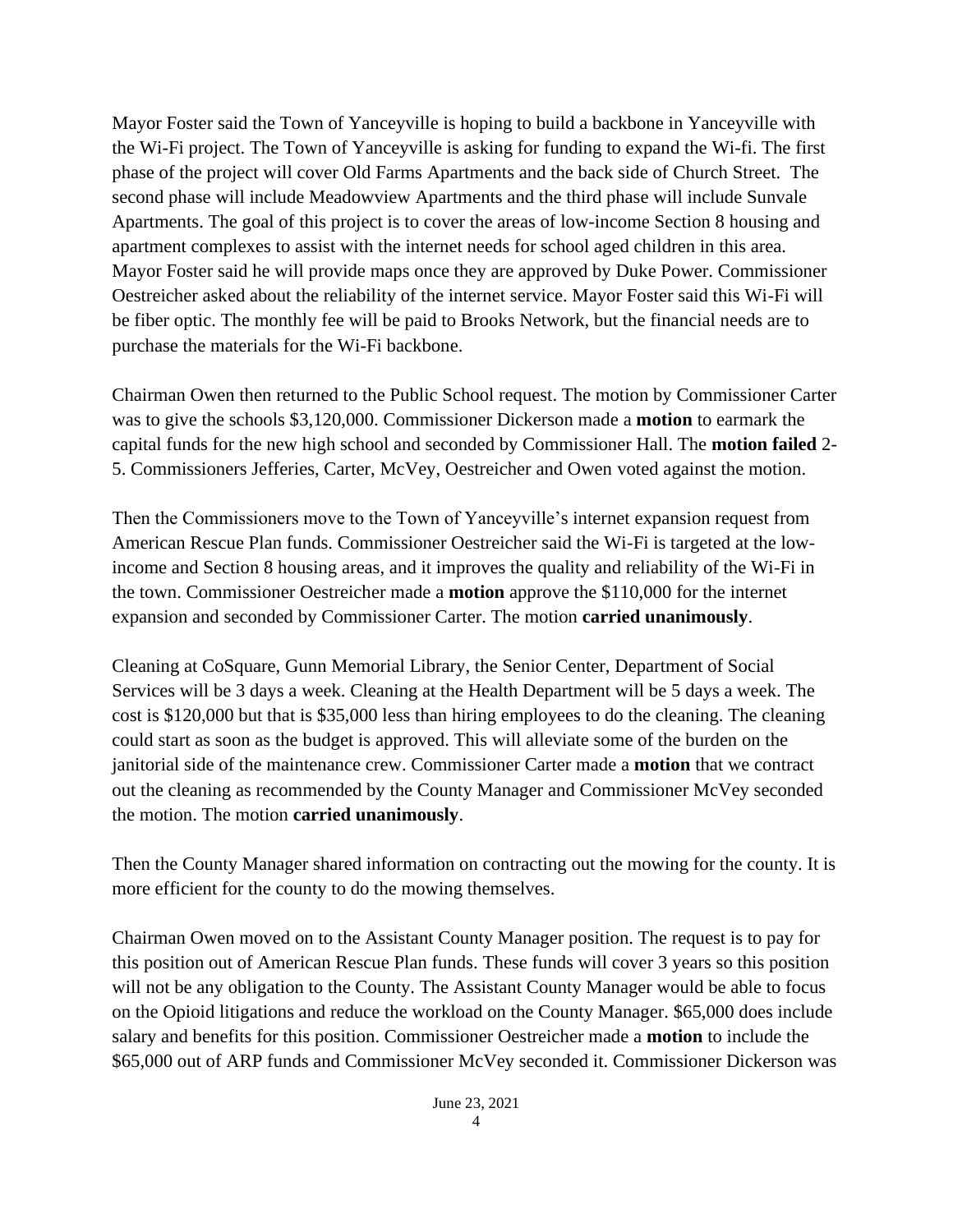concerned that this will be an ongoing expense for the taxpayers in Caswell County. Commissioner Jefferies wanted to see the job description for the position. Chairman Owen asked that the motion be withdrawn. The **motion carried** 5-2. Commissioners Jefferies and Dickerson voted against the motion.

The Maintenance request for additional full-time employees. The County Manager said he has put out a request but has not received any applications. The Maintenance department has 2 open positions that have not been rehired. So, this request was denied.

The request for Parks and Recreation was denied for the new lights at the baseball field at our previous meeting.

The request to digitize the records for the Register of Deeds was discussed, but the digitizing of the Register of Deeds records is different from that of the Department of Social Services records.

Commissioner Hall left the meeting at 12:00 pm.

County Manager Miller requested 5 minutes. Commissioners Carter and Dickerson asked questions about the vehicles that are used by the different departments. Chairman Owen asked that they review each department that requested a vehicle and if they can use a pool vehicle.

- **Solid Waste**: Commissioner Dickerson made a motion to approve the request and seconded by Commissioner Carter. Chairman Owen asked that they make one motion for all request they support.
- **Library**: Commissioner Dickerson wanted a pool vehicle for this department. Commissioner Carter was for a vehicle on lease program. Chairman Owen said the library needs \$1,800 to repair the van they have. Oestreicher, McVey, Owen voted yes, and Jefferies and Dickerson voted no.

#### **DISCUSSION:**

Chairman Owen stepped out for a moment and County Manager Miller took this time to let the Commissioners know that they wanted to move Environmental Health, Planning and Inspections to the Health Department. This will create a Central Permitting Office at the Health Department, which will allow Environmental Health and the Health Department to be better connected and better utilize the resources at the Health Department. The County will utilize those offices in other ways throughout the year. The office space we donate to the Chamber of Commerce is in that space also. County Manager Miller is asking that we offer her desk space in CoSquare.

**Emergency Management:** Oestreicher, McVey, and Owen-Yes **Health Department:** They requested 2 SUVs. One is All Wheel Drive vehicle to make home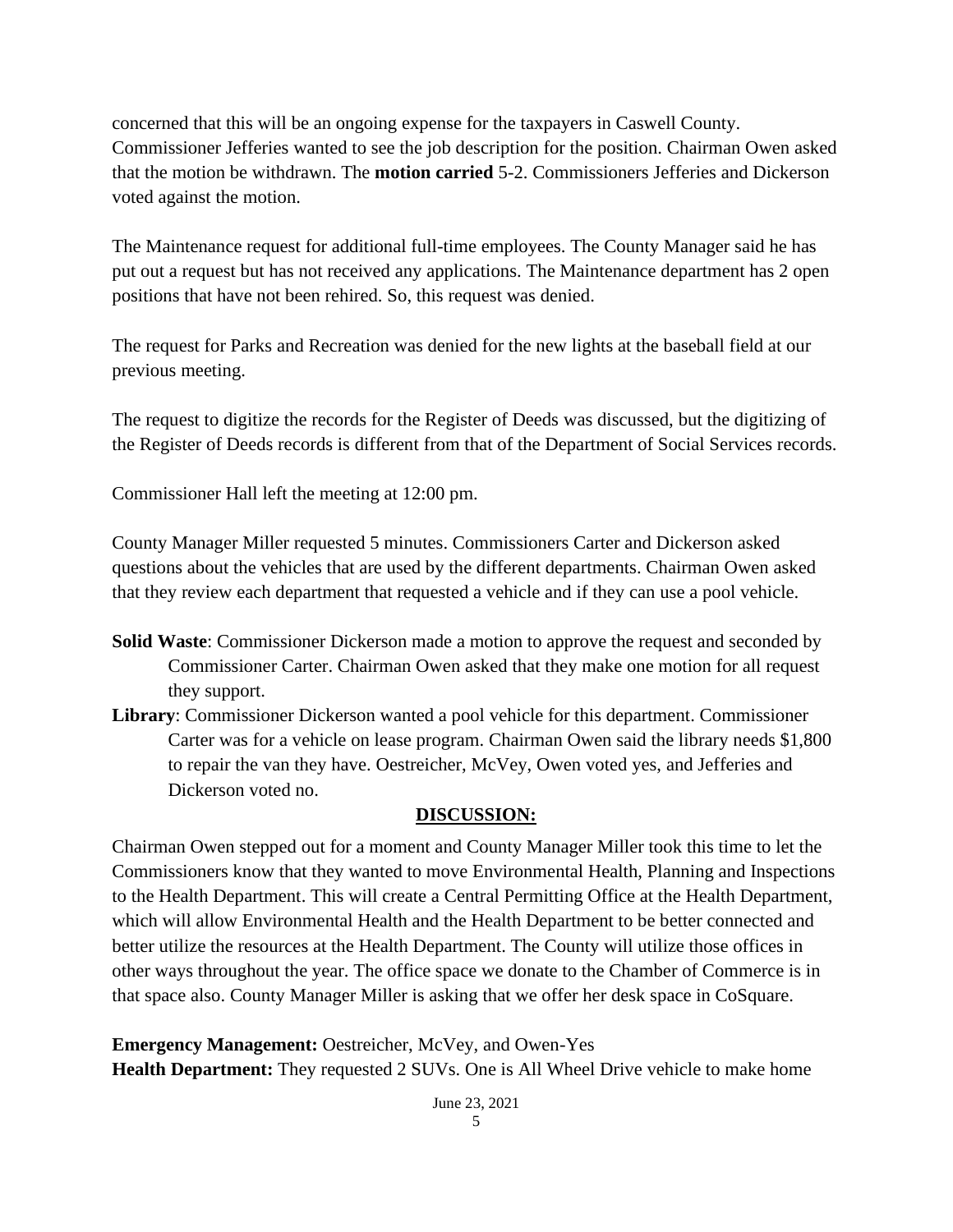visits. The Director has the vehicle assigned to Administration. Commissioner Dickerson said the Covid funds is going to run out if we continue to spend. Commissioner Carter said we should have a pool of vehicles to be checked out. Dickerson said this will better use the taxpayers' dollars. The Commissioners agreed to get one AWD vehicle and on the second vehicle Commissioners Dickerson, Jefferies, and Owen voted no and Commissioners Carter, Oestreicher, and McVey voted yes. (3-3)

**Soil & Water:** Carter, McVey, Oestreicher, Owen, Jefferies, and Dickerson voted yes **Planning:** Carter, Oestreicher, McVey, Owen voted yes, Dickerson and Jefferies voted no.

Commissioner Carter made a **motion** to get a vehicle for Planning, Soil & Water, Solid Waste, the Library and Emergency Management and Commissioner Oestreicher seconded the motion. The **motion carried** 5-1. Commissioner Dickerson voted against it.

Commissioner Carter made a **motion** to purchase 2 pickups, 1 van, and 2 SUVs or cars to be parked behind the Courthouse as the Pool vehicles. There was no second for the motion, and the **motion failed**.

Chairman Owen said the Board needs to decide on the lease program, whether we want to replace the 12 trucks and 8 Ford Focuses. The trucks have \$12,000 equity in each truck and \$8,000 equity in each of the cars. The Commissioners also need to decide on the Maintenance package. Only 5 of the trucks are on the lease program. The Maintenance Plan will cost \$5 per vehicle per month. The Board decided to keep the Ford Focuses and continue to drive them, and to replace the 5 trucks that are on the lease.

Commissioner Jefferies left the meeting at 12:45 pm.

The County Manager said 2 of the trucks have major upfits to them, so it may not make sense to replace them like the EMS truck. Equity in the trucks is \$12,000, which will cover the upfit. The Health Department is getting one vehicle, but Administration will not get their vehicle back because the Board did not approve the 2nd vehicle for the Health Director.

The digitizing of the Register of Deeds records was denied.

At 1:00 pm Chairman Owen made a motion to approve the budget and seconded by Commissioner Carter. The motion carried 4-1. Commissioner Dickerson voted against it.

### **ADJOURNMENT:**

Chairman Owen recessed the budget meeting until Friday, June 25, 2021, at 9:00 am in the Gunn Memorial Library.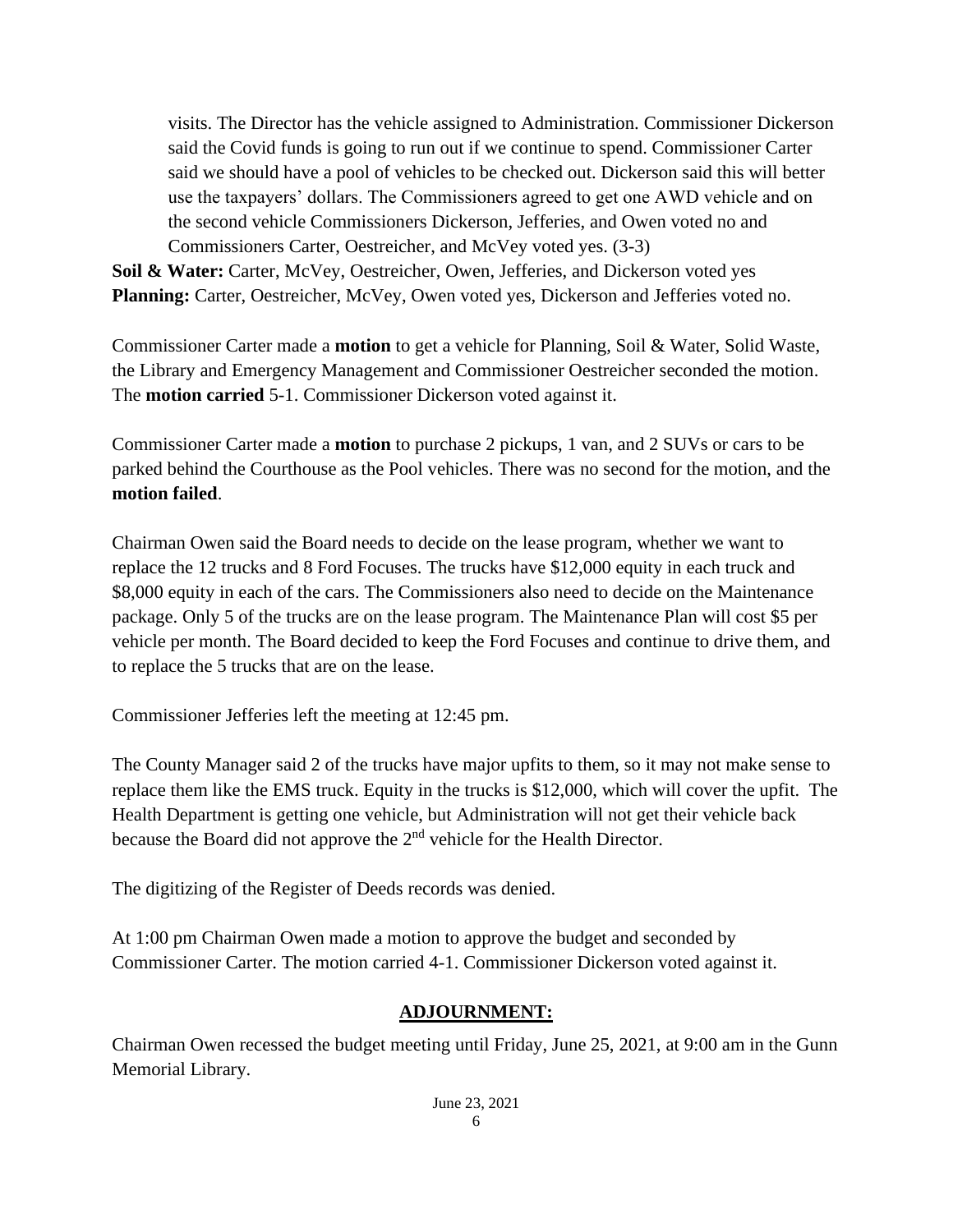| <b>MOWING</b>                                 |                       |                                           |                              |                                           |                                 | <b>CLEANING</b>     |                 |  |                  |                   |
|-----------------------------------------------|-----------------------|-------------------------------------------|------------------------------|-------------------------------------------|---------------------------------|---------------------|-----------------|--|------------------|-------------------|
| <b>County Mowing</b>                          |                       |                                           |                              |                                           | <b>County Cleaning</b>          |                     |                 |  |                  |                   |
|                                               |                       | (9 miles and hour 60" Mowing Deck at 80%) |                              |                                           |                                 |                     |                 |  |                  |                   |
| 4.35                                          | <b>Acres Per Hour</b> |                                           |                              |                                           |                                 | 13500               | 0.105           |  | 1417.5           |                   |
| 46                                            |                       | <b>Total Acres to be Mowed</b>            |                              |                                           |                                 | 15300               | 0.105           |  | 1606.5           |                   |
|                                               | 11                    | <b>Man Hours</b>                          |                              |                                           |                                 | 9884                | 0.105           |  | 1037.82          |                   |
|                                               | 10                    |                                           | Man Hours Trimming / Blowing |                                           |                                 | 8790                | 0.105           |  | 922.95           |                   |
|                                               | 21                    | <b>Total Man Hour</b>                     |                              |                                           |                                 | 20440<br>2210       | 0.105<br>U.L.UJ |  | 2146.2<br>1.1.1  |                   |
| 1.25                                          |                       | Acres Per Hour Bush Hogging               |                              |                                           |                                 | 5600                | 0.105           |  | 588              |                   |
| 39                                            |                       | <b>Total Bush Hogging Hours</b>           |                              |                                           |                                 | 7825                | 0.105           |  | 821.625          |                   |
|                                               | 31                    |                                           | Man Hours Every Two Weeks    |                                           |                                 | 12369               | 0.105           |  | 1298.745         |                   |
|                                               | 7.75                  | Man Hours Per week                        |                              |                                           |                                 | 2500<br><b>LLJI</b> | 0.105<br>U.LUJ  |  | 262.5<br>LLJ.UUJ |                   |
| <b>Hours Per Week</b>                         |                       |                                           |                              |                                           |                                 | 10000               | 0.105           |  | 1050             |                   |
| <b>Bush Hogging</b><br>7.75                   |                       |                                           |                              |                                           |                                 | 9875                |                 |  | 0.105 1036.875   |                   |
| <b>Mowing</b>                                 |                       | 21                                        |                              |                                           |                                 | 8125                |                 |  |                  |                   |
|                                               |                       | 28.75                                     |                              |                                           |                                 | 127683              |                 |  |                  | 12553.59 150643.1 |
| 5<br><b>Travel and Loading</b>                |                       |                                           |                              |                                           |                                 | Outsourcing         |                 |  |                  | 151000            |
| Total                                         |                       | 33.75                                     |                              |                                           |                                 |                     |                 |  |                  |                   |
| <b>Working Hours Per Man Per Week</b><br>37.5 |                       |                                           |                              | 3 hours to clean 10,000 sq Ft (crew of 4) |                                 |                     |                 |  |                  |                   |
|                                               |                       | This is Equilivent to 1 FT Position for   |                              |                                           |                                 |                     |                 |  |                  |                   |
| <b>6 Months Per Year</b>                      |                       |                                           |                              | 38.4 Hours for a crew of 4 to clean all   |                                 |                     |                 |  |                  |                   |
| \$35,000 Salary<br>Cost                       |                       |                                           |                              | office buildings.                         |                                 |                     |                 |  |                  |                   |
|                                               |                       | \$8,000 Benefits                          |                              |                                           |                                 |                     |                 |  |                  |                   |
|                                               |                       | \$8,000 Equipment                         |                              |                                           |                                 | 36000               |                 |  |                  |                   |
| \$2,898 Gas (1.1 Gal Per Hour)                |                       |                                           |                              |                                           | Costs for a crew of 4<br>144000 |                     |                 |  |                  |                   |
|                                               | \$53,898              |                                           |                              |                                           |                                 | <b>Our Costs</b>    |                 |  |                  |                   |
|                                               |                       |                                           |                              |                                           |                                 |                     |                 |  |                  |                   |
|                                               |                       |                                           |                              |                                           |                                 |                     |                 |  |                  |                   |

#### **Outsourcing of Mowing**

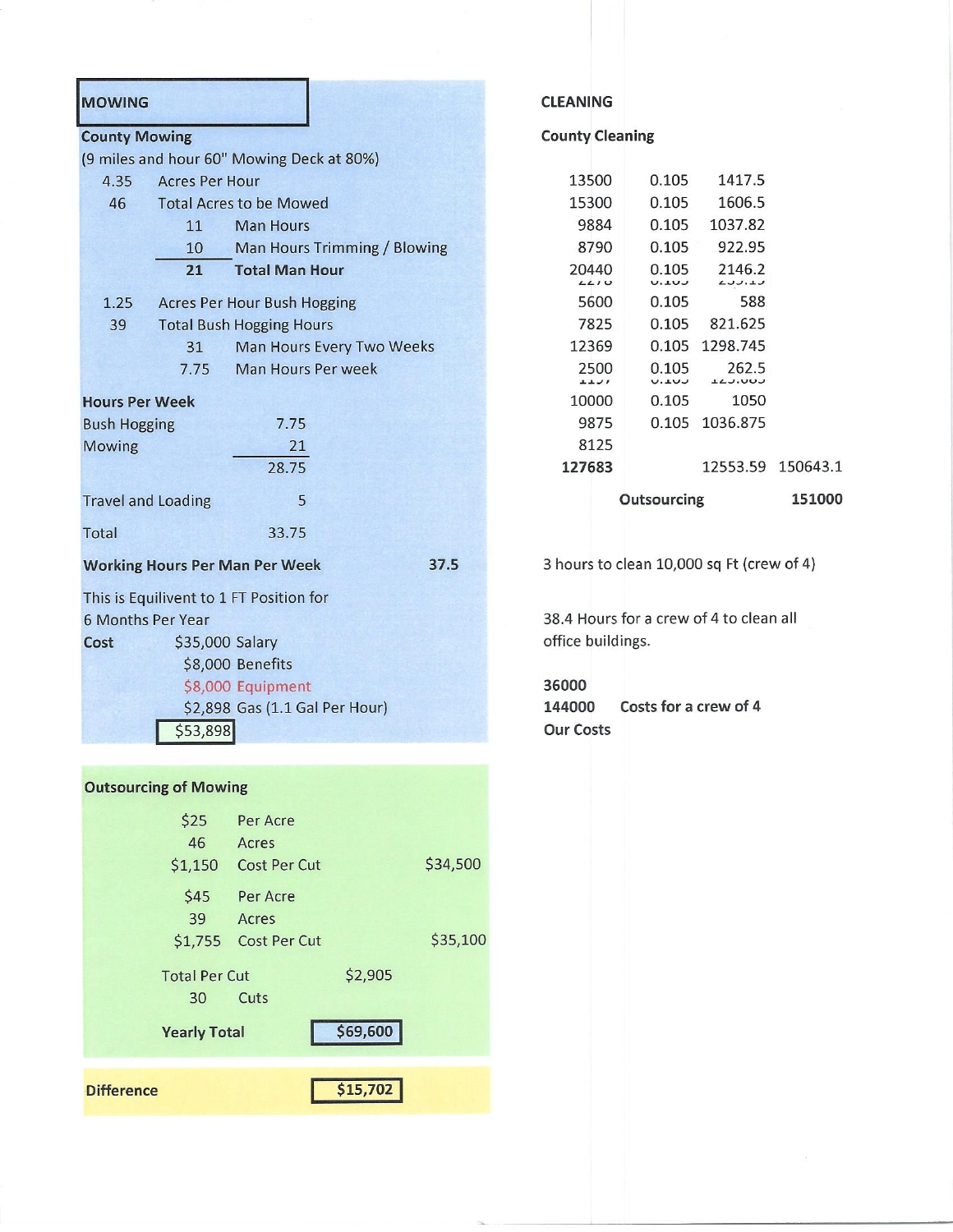

#### **CASWELL COUNTY PLANNING DEPARTMENT**

144 Main Street, Yanceyville, NC 27379 | Office: 336-694-9731 | Fax: 336-694-5547 | E-Mail: mhoagland@caswellcountync.gov

June 11, 2021

**Bryan Miller Caswell County Manager** 144 Court Square Yanceyville, NC 27379

Dear County Manager:

Please see the list below of circumstanced in which the Planning Department is required to a county vehicle:

- Annual Outdoor Shooting Range inspections  $\bullet$
- Annual Outdoor Storage Facility inspections  $\bullet$
- Outdoor Storage Facility Ordinance violation complaints
- Solid Waste Ordinance violation complaints  $\bullet$
- Wireless Communication Tower (cell tower) public hearing notices  $\bullet$
- Appeals Hearing public notices
- Variance Request public notices
- **Private Road instillations**
- Private Road upgrades/improvements  $\bullet$
- Private Road complaints
- Noise Ordinance violation complaints  $\bullet$
- Manufactured Home Park development
- Manufactured Home Park violation complaints  $\bullet$
- H.I.D.O. Operations Permit inspections  $\bullet$
- H.I.D.O. Operations Permit renewal inspections  $\bullet$
- Any requested site visit  $\bullet$

It should also be noted that if the county adopts the current zoning draft plan then the posting of signs would be required for any rezoning application.

Sincerely,

Matthew Hoagland Caswell County Planning Director